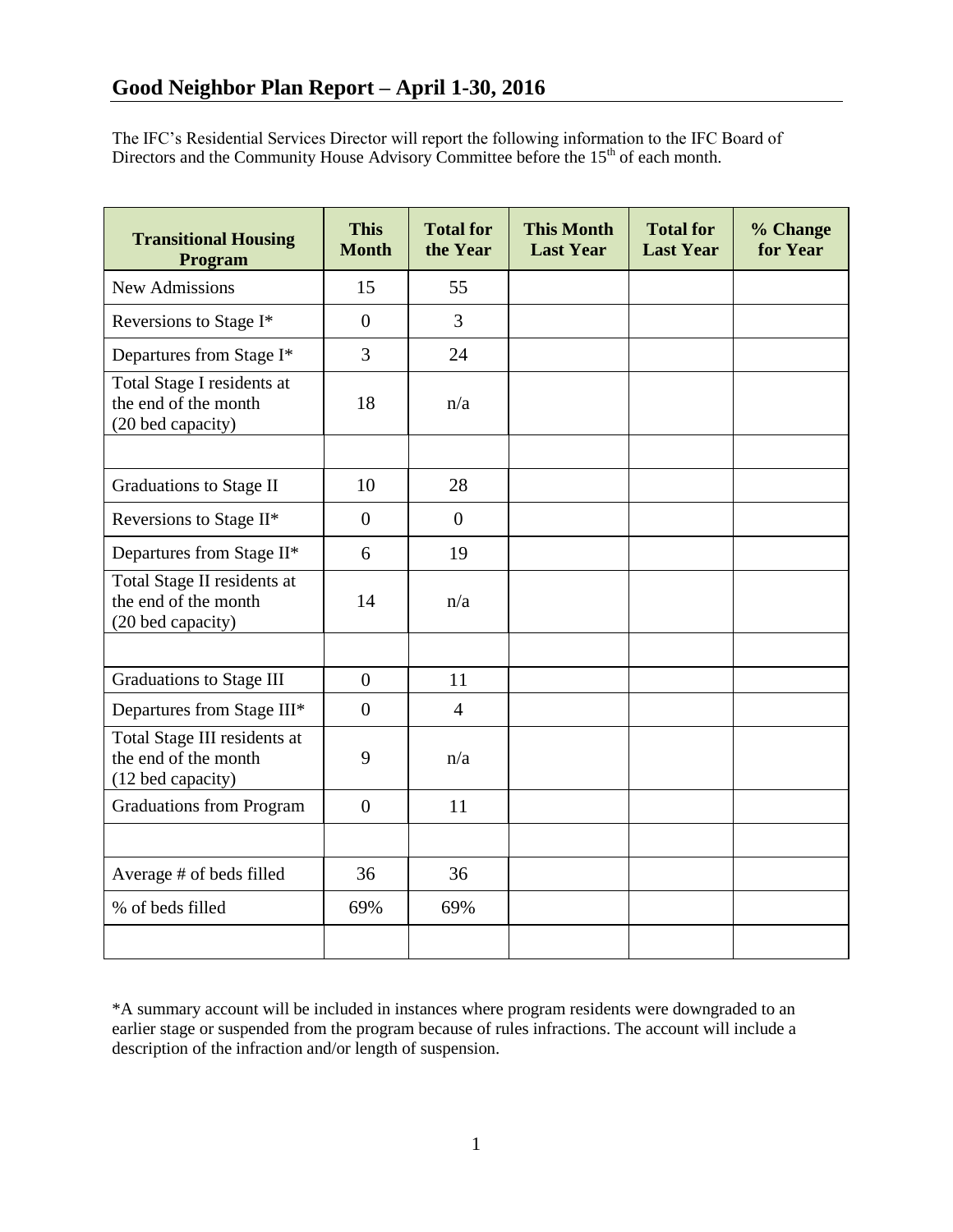# **Good Neighbor Plan Report – April 1-30, 2016**

| <b>Emergency Shelter -</b><br>open due to general conditions                                  | <b>This</b><br><b>Month</b> | <b>Total for</b><br>the Year | <b>This Month</b><br><b>Last Year</b> | <b>Total for</b><br><b>Last Year</b> | % Change<br>for Year |  |  |  |
|-----------------------------------------------------------------------------------------------|-----------------------------|------------------------------|---------------------------------------|--------------------------------------|----------------------|--|--|--|
| # of nights shelter open                                                                      | $\overline{7}$              | 84                           |                                       |                                      |                      |  |  |  |
| Average # of overnight guests                                                                 | $\overline{7}$              | 13                           |                                       |                                      |                      |  |  |  |
| total # of guests, duplicated                                                                 | 51                          | 600                          |                                       |                                      |                      |  |  |  |
| total # of guests, new this fiscal year                                                       | 8                           | 80                           |                                       |                                      |                      |  |  |  |
| # of nights # of guests > $17*$                                                               | $\overline{0}$              | $\overline{0}$               |                                       |                                      |                      |  |  |  |
| <b>Emergency Shelter – open due to individual needs</b>                                       |                             |                              |                                       |                                      |                      |  |  |  |
| # of on-premises admissions<br>resulting from police or emergency<br>services request*        | $\overline{0}$              | 12                           |                                       |                                      |                      |  |  |  |
| <b>Safety and Security</b>                                                                    |                             |                              |                                       |                                      |                      |  |  |  |
| # of guests admitted with current,<br>government-issued photo ID                              | $\overline{7}$              | 63                           |                                       |                                      |                      |  |  |  |
| # of guests admitted with other ID                                                            | $\overline{0}$              | $\boldsymbol{0}$             |                                       |                                      |                      |  |  |  |
| # of guests admitted without ID*                                                              | 1                           | 17                           |                                       |                                      |                      |  |  |  |
| # of scheduled visitors<br>(i.e. service providers, meetings)                                 | 26                          | 341                          |                                       |                                      |                      |  |  |  |
| # of walk-up visitors seeking shelter                                                         | $\overline{0}$              | 26                           |                                       |                                      |                      |  |  |  |
| # of other walk-up visitors<br>(i.e. donations, public tours)                                 | 36                          | 259                          |                                       |                                      |                      |  |  |  |
| # of times a resident or guest left<br>Community House after curfew<br>without authorization* | $\overline{0}$              | 3                            |                                       |                                      |                      |  |  |  |
| # of times when staff instructed<br>someone to leave the premises*                            | 11                          | 61                           |                                       |                                      |                      |  |  |  |
| # of times when 911 and/or police are<br>called to premises for non-medical<br>reasons*       | $\theta$                    | 4                            |                                       |                                      |                      |  |  |  |
| # of times a resident or guest charged<br>with a crime that occurred on<br>premises*          | $\theta$                    | $\overline{0}$               |                                       |                                      |                      |  |  |  |
| # of guests who were found to be a<br>sex offenders staying on premises*                      | $\theta$                    | $\overline{0}$               |                                       |                                      |                      |  |  |  |

## **\* if this occurs, the monthly report will include an explanation as well as a count**

 $\mathbf X$  By checking this box, the Community House Residential Services Director affirms that a background check was administered to all prospective program residents before their admission into the transitional housing program.